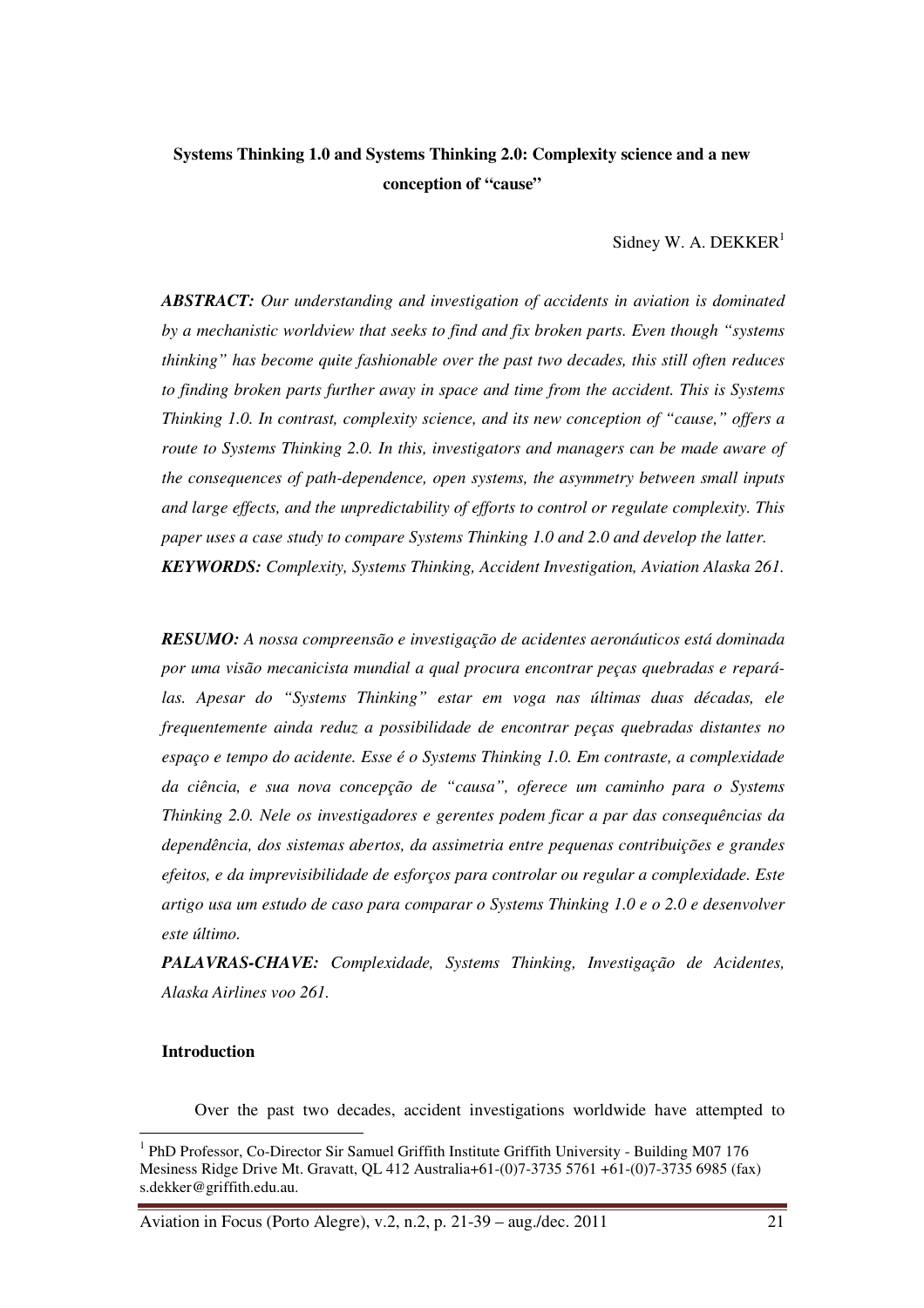embrace a systems view of causation. In this view, accidents are not just the result of single broken components or badly performing humans, but rather a complex concatenation of a host of factors, most of which were around in the system for a long time before the accident. Despite these efforts, classical mechanics, as formulated by Newton and further developed by Laplace and others, retains a strong, if subtle, influence on how we think about accidents and their causation. This we can refer to as Systems Thinking 1.0. Our metaphors in safety, mostly driven by Cartesian-Newtonian thinking, can point us to the broken effects. They do a lot worse when it comes to understanding the socio-technical subtleties and normalities of daily organizational, bureaucratic life. The metaphors are mostly metaphors for resulting forms (e.g. broken links between organizational compartments, layers of defense with holes in them), not models that capture processes of evolution, formation, change. There are few workable models that capture the organic, jumbled, living interiors of the socio-technical organizations that govern aviation and other safety-critical activities.

Classical mechanics (and systems thinking 1.0) encourages a reductionist, mechanistic methodology and worldview. This means that the world gets seen as a series of machines with parts that interact and that can break. Even organizations get pictured as a collection of parts (e.g. layers of defense, stacked linearly). Finding out why an accident happens is often still a matter of finding out which parts were broken, even if we nowadays include a considerably larger number of parts (from wider and farther away). We now regularly look for sources of trouble in the organizational, administrative, and regulatory layers of the system, not just the operational or engineered sharp end. Indeed, this is what defines systems thinking 1.0 — finding more broken parts further away in time and space from the accident.

The continued pervasiveness of classical mechanics in these 1.0 attempts at systems thinking is not difficult to understand. The very legitimacy of accident investigation as a technical, scientific activity is at stake. Many, particularly in lay and engineering audiences, still equate "scientific thinking" with "Newtonian thinking." The mechanistic, Newtonian paradigm is compelling in its simplicity, coherence and apparent completeness. And it is consistent with people's intuition and common sense. The problem, of course, is that the language of classical mechanics is limiting at the same time that it is empowering. Even if it is dressed up as systems thinking, this language reveals some things, but hides even more. That is, the mechanistic view gives us strong hints of where to look for the causes of failure. But it also determines that we will not look in other places. It means that we will miss many other things, particularly the complex, non-linear interactions and emergent effects that classical mechanics (and Systems Thinking 1.0) has no language for at all. It is, however, the consensus of much accident research that the potential for disaster brews not just at the sharp, technical-operational end of a system. Rather, the potential for disaster develops as the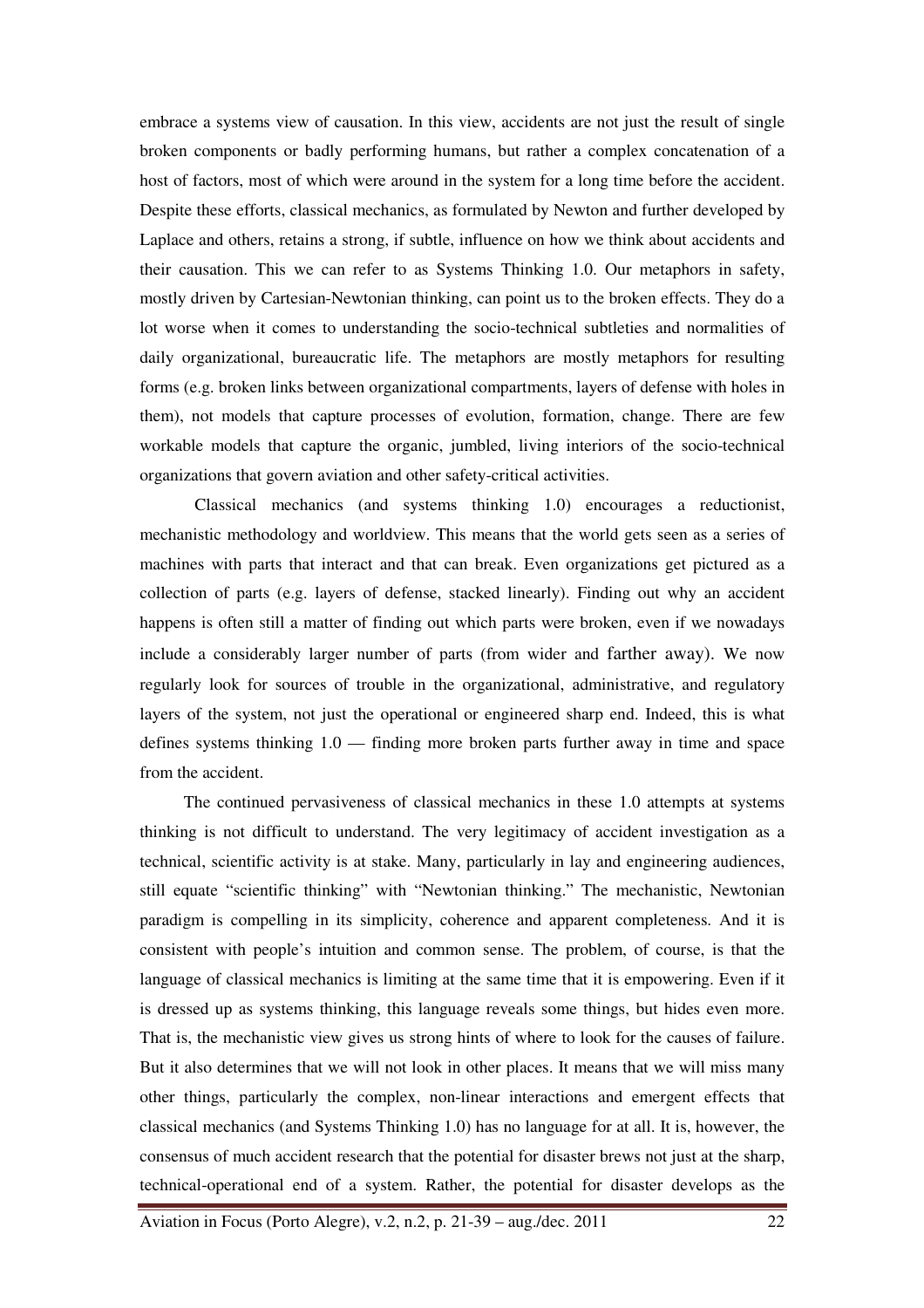byproduct of normal social processes — organizational, administrative, managerial, political (Pidgeon & O'Leary, 2000; Turner, 1978; Vaughan, 1999, 2005). The nature of these processes may be hard to capture using Systems Thinking 1.0, and therefore this paper discusses a move to version 2.0, using a case study as illustration.

# **The case of a broken part**

Here is an example. On January 31, 2000 Alaska Airlines flight 261, a McDonnell Douglas MD-83, crashed into the Pacific Ocean north of Anacapa Island, California. The 2 pilots, 3 cabin crewmembers, and 83 passengers on board were killed, and the airplane was destroyed by impact forces. Flight 261 was operating as a scheduled international passenger flight from Lic Gustavo Diaz Ordaz International Airport, Puerto Vallarta, Mexico, to Seattle-Tacoma International Airport, Seattle, Washington, with an intermediate stop planned at San Francisco International Airport. Visual meteorological conditions prevailed for the flight, which operated on an instrument flight rules flight plan.

As the investigation examined airplane parts from the sea floor and matched the wreckage with data traces from the cockpit voice recorder and the flight data recorder, the culprit became obvious: the jackscrew-nut assembly that holds the horizontal stabilizer had failed, rendering the aircraft uncontrollable. The broken part had been found. Like all conventional aircraft, the MD-80 has a horizontal stabilizer (or tailplane, or small wing) at the back that helps direct the lift created by wings. It is this little tailplane that controls the aircraft's nose attitude: without it, controlled flight is not possible. The tailplane of the MD-80 controls nose attitude in two ways. At the back end of it, there's a control surface (the elevator) that connects directly to the pilots' control yokes in the cockpit. Pull the yoke in the cockpit back, the elevator angles up and the airplane's nose moves up in return.

The story of Alaska 261, however, is about another part of the horizontal stabilizer. The whole stabilizer itself can angle up or down in order to trim the nose up or down. As fuel is used up during the flight, or wing flaps are extended and retracted, or as a catering trolley moves up and down the aisle inside the aircraft during flight, the flight characteristics of the airplane change (e.g. its center of gravity or the center of its lifting force shifts). To prevent the airplane from pitching down or up with changes in the center of gravity and center of lift, it needs to be able to trim. That's the role of the moving stabilizer. The stabilizer, that is, the entire horizontal tail, is hinged at the back, and the front end arcs up or down.

Here is how this is accomplished mechanically. Pushing the front end of the horizontal stabilizer up or down is done through a rotating jackscrew and a nut. The whole assembly works a bit like a carjack used to lift a vehicle, for example when changing a tire. You swivel, and the jackscrew rotates, pulling the so-called acme nuts inward and pushing the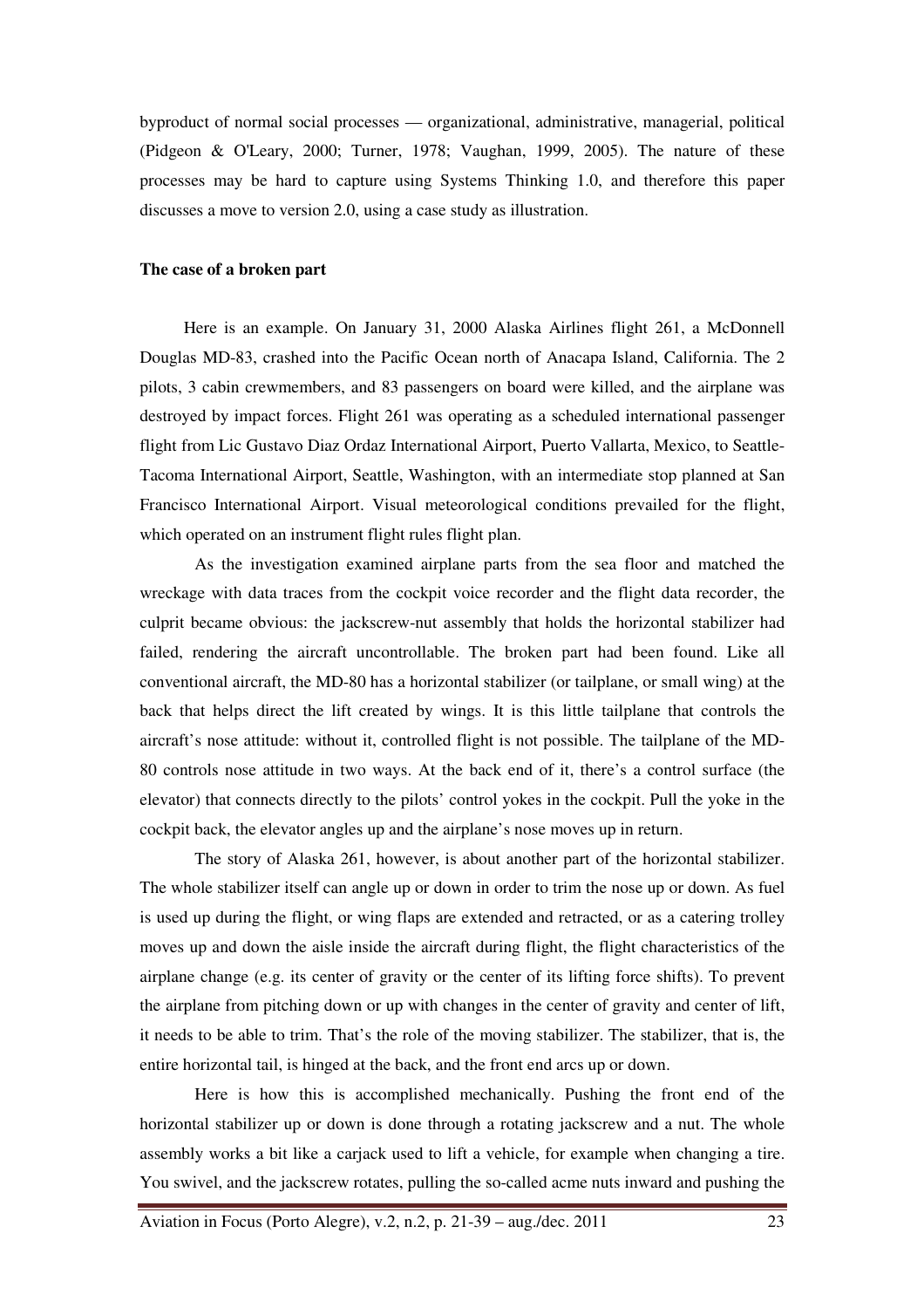car up. In the MD-80 trim system, the front part of the horizontal stabilizer is connected to a nut that drives up and down a vertical jackscrew. An electrical trim motor rotates the jackscrew, which in turn drives the nut up or down. The nut then pushes the whole horizontal tail up or down. On the  $31<sup>st</sup>$  of January, twelve minutes after take-off, passing through 23,400 feet, the horizontal stabilizer had moved for the last time until the airplane's initial dive two hours and twenty minutes later.

Adequate lubrication is critical for the continued functioning of a jackscrew and nut assembly. Without enough grease, the constant grinding will wear out the thread on either the nut or the screw (in this case the screw is deliberately made of harder material, wearing the nut out first). The thread actually carries the entire load that is imposed on the vertical tail during flight. This is a load of around 5000 pounds, similar to the weight of a whole family van hanging by the thread of a jackscrew and nut assembly. Were the thread to wear out on an MD-80, the nut would fail to catch the threads of the jackscrew. Aerodynamic forces then push the horizontal tailplane (and the nut) to its stop way out of the normal range, rendering the aircraft uncontrollable in the pitch axis, which is essentially what happened to Alaska 261. Even the stop failed because of the pressure. A so-called torque tube runs through the jackscrew in order to provide redundancy (instead of having two jackscrews, like in the preceding DC-8 model). But even the torque tube failed in Alaska 261.

On the surface, the accident seemed to fit a simple category: mechanical failure as a result of poor maintenance. A single component failed because people did not maintain it well. But such accidents do not happen just because something suddenly breaks. There is supposed to be too much built-in protection against the effects of single failures. Other things have to fail too. More has to go wrong. And indeed, consistent with Systems Thinking 1.0, the investigation found more broken components in the system. Closest to the flight crew, it found that there was no suggestion in any checklist that the flight crew should divert to the nearest possible airport when they got the first indications of horizontal stabilizer trouble. In fact, they found that the use of the autopilot with a jammed stabilizer was "inappropriate" and that a lack of guidance on how to fly an airplane with a jammed stabilizer could lead crews to experimenting and improvising, possibly making the situation worse.

As for the lubrication of the jackscrew, the investigation determined that the access panel in the tail plane of this aircraft type was really too small to adequately perform the lubrication task. Also, there had been widespread deficiencies in Alaska Airlines' maintenance program, leading, for example to a lack of adequate technical data to demonstrate that extensions of the lubrication interval would not present a hazard. There was also a lack of a task-by-task engineering analysis and justification in the process by which manufacturers revise recommended maintenance task intervals and by which airlines establish and revise these intervals. Coupled to this, the investigation concluded that the end-play check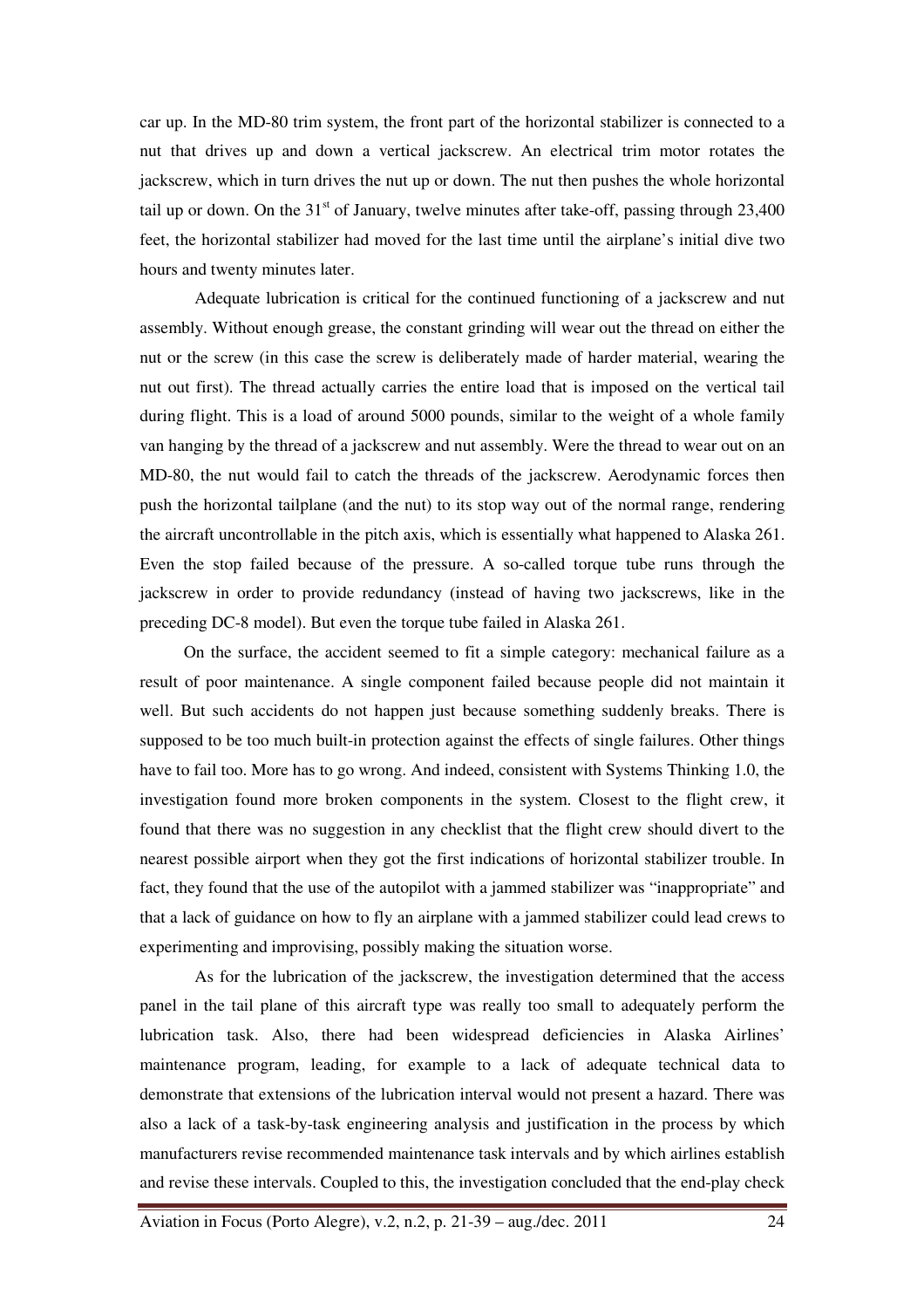interval (which measures how much play or slack there is in the screw/nut assembly) was inadequate. A restraining fixture for end-play checks was used even though it did not meet aircraft manufacturer specifications. In addition, the so-called on-wing end-play check procedure was never validated and was known to have low reliability. There was no requirement to record or inform customers that allowed overhauled jackscrew assemblies back onto airplanes that had higher end-play than expected. Finally, the investigation noted shortcomings in regulatory oversight by the Federal Aviation Administration, and an aircraft design that did not account for the loss of the acme nut threads as a catastrophic single-point failure mode.

The Alaska investigation goes all the way up through the blunt organizational end and beyond, to the regulatory authority. But it still returns with broken components. This is the Systems Thinking 1.0 logic that has animated our understanding of failure for a long time now. Failure leads to failure. In order to explain a broken component (the jackscrew), we need to look for other broken components (the checklist, the access panel, the stress tests, the maintenance program, the company's oversight: all of them broken in their own way). In fact, any upbringing in Western science and engineering hardly allows people to think any other way.

## **Unanswered questions**

But the idea that failure can be explained by looking for other failures leaves important questions unanswered. Questions, actually, that may stand between us and a firmer, further understanding of safety in aviation. Take, for example, the observation by the manufacturer that they knew of no reported cases of fatigue failures or fatigue damage on this torque tube design for their four basic models, the DC-9, MD-80, MD-90 and 717. No fatigue problems were reported in over 95 million accumulated flight hours, and in over 2,300 airplanes delivered (NTSB, 2002). That would suggest that nothing was broken — neither in the parts, nor in the organizational processes surrounding their maintenance and approval.

With the benefit of hindsight, it is not difficult to show that these parts were "broken." But why did none of these deficiencies strike anybody as deficiencies at the time? Or, if somebody did note them as deficiencies, then why was their voice apparently not persuasive? If things really were as bad as we can make them look in hindsight, then why was everybody, including the regulator — tasked with public money to protect safety — happy with what was going on? Happy enough, in any case, to not intervene? Clearly, people must have seen the norms that ruled their assessments and their decisions at the time as quite acceptable, otherwise pressure would have built for changing those norms (Vaughan, 1996).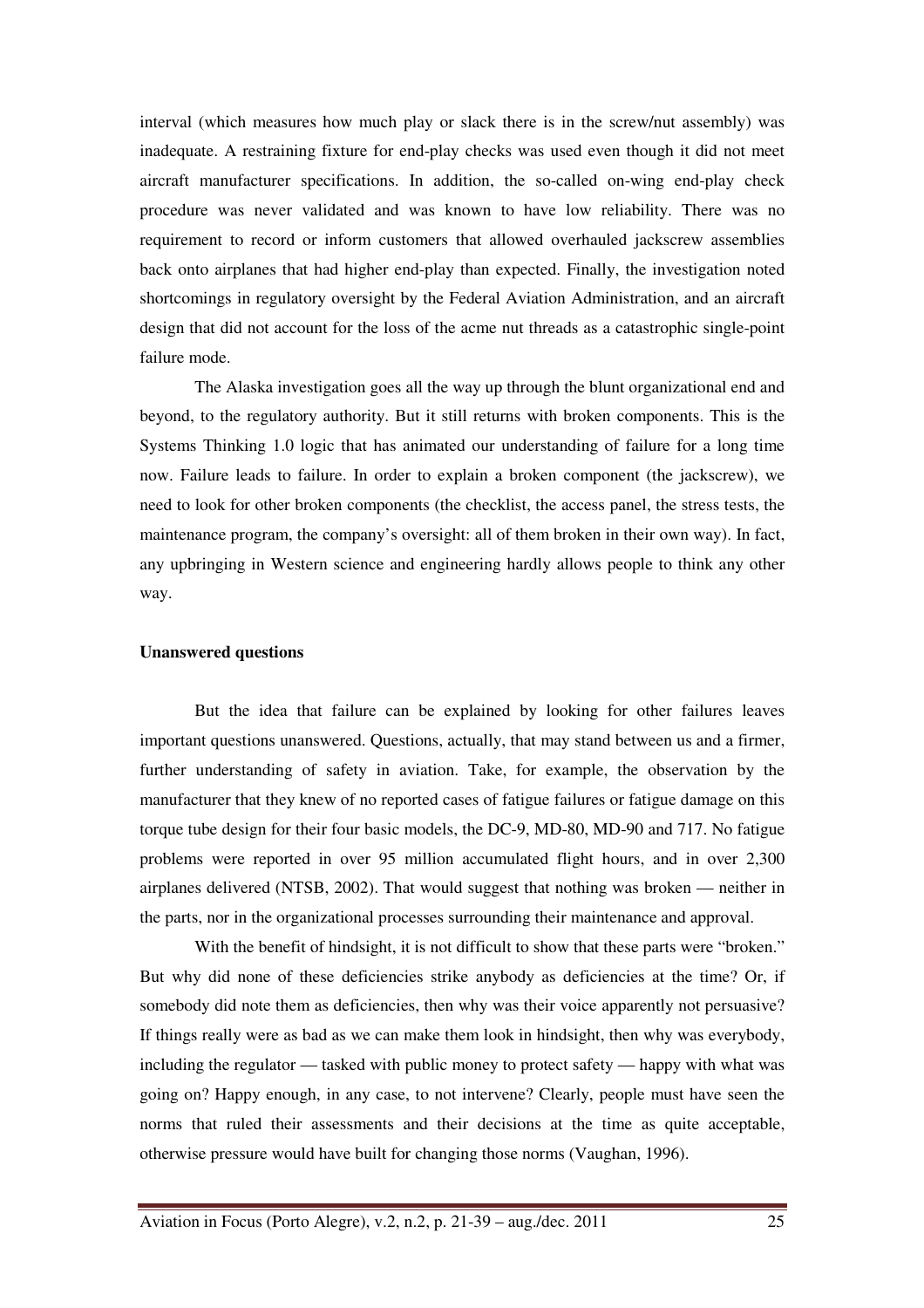These are issues at the heart of the future of aviation safety. If we don't understand why people see their decisions are normal, as safe, at the time, we will never be able to intervene meaningfully and prevent an accident such as this one. What we have to get at is this. Behind the broken part onboard Alaska 261 lay a vast landscape of things that weren't all that broken, or *not seen* as broken at the time. There had been organizational trade-offs and decisions that all seemed quite normal, there was deregulation and increasing competitive pressure that was normal because it operated on every company. There were changes in regulations and oversight regimes. Which there always are. There were underspecified technical procedures and continuous quality developments in aircraft upkeep, which are normal because procedures are always underspecified and changes in how to conduct maintenance are always ongoing — including the routine extension of maintenance intervals. There had been collective international shifts in aircraft maintenance practices, following the kind of cross-national public-private initiatives that mark a global industry. And all this interacted with what one company, and its regulator, saw as sensible and safe. So they kept on doing it. The decisions, trade-offs, preferences and priorities that people made, even if seemingly out of the ordinary and immoral *after* the failure, were once normal and common sense. Just like we believe that our decisions are today.

## **Introducing Systems Thinking 2.0**

That the effects of apparently normal, everyday decisions can accumulate to become a disaster, is not something that relates directly to the decisions (or parts) themselves. In complex systems, there is no simple relationship between a broken part and a broken system. Systems Thinking 2.0 is about accidents that are more than the sum of the broken parts. This entirely reinvents the notion of cause. Rather than being "caused" by broken parts in a linear sense (like the breach of successive layers of broken defenses), accidents emerge from the multitude of relationships. Emergence is a conception of "cause" that is entirely different from Newtonian or mechanistic ideas. It is critical feature of complexity:

> Emergence is above all a product of coupled, context-dependent interaction. Technically these interactions, and the resulting system, are *non- linear.* The behavior of the overall system *cannot* be obtained by *summing* the behavior of its constituent parts. (pp. 121–2, original emphases). (Holland, 1998)

Any introduction of new rules, or new technology creates reverberations typical of complexity (Cilliers, 2002). New human roles emerge, and relationships between people and artifacts get transformed (Woods & Dekker, 2000). Interconnections between people and departments and artifacts proliferate. New kinds of human work are produced that call on new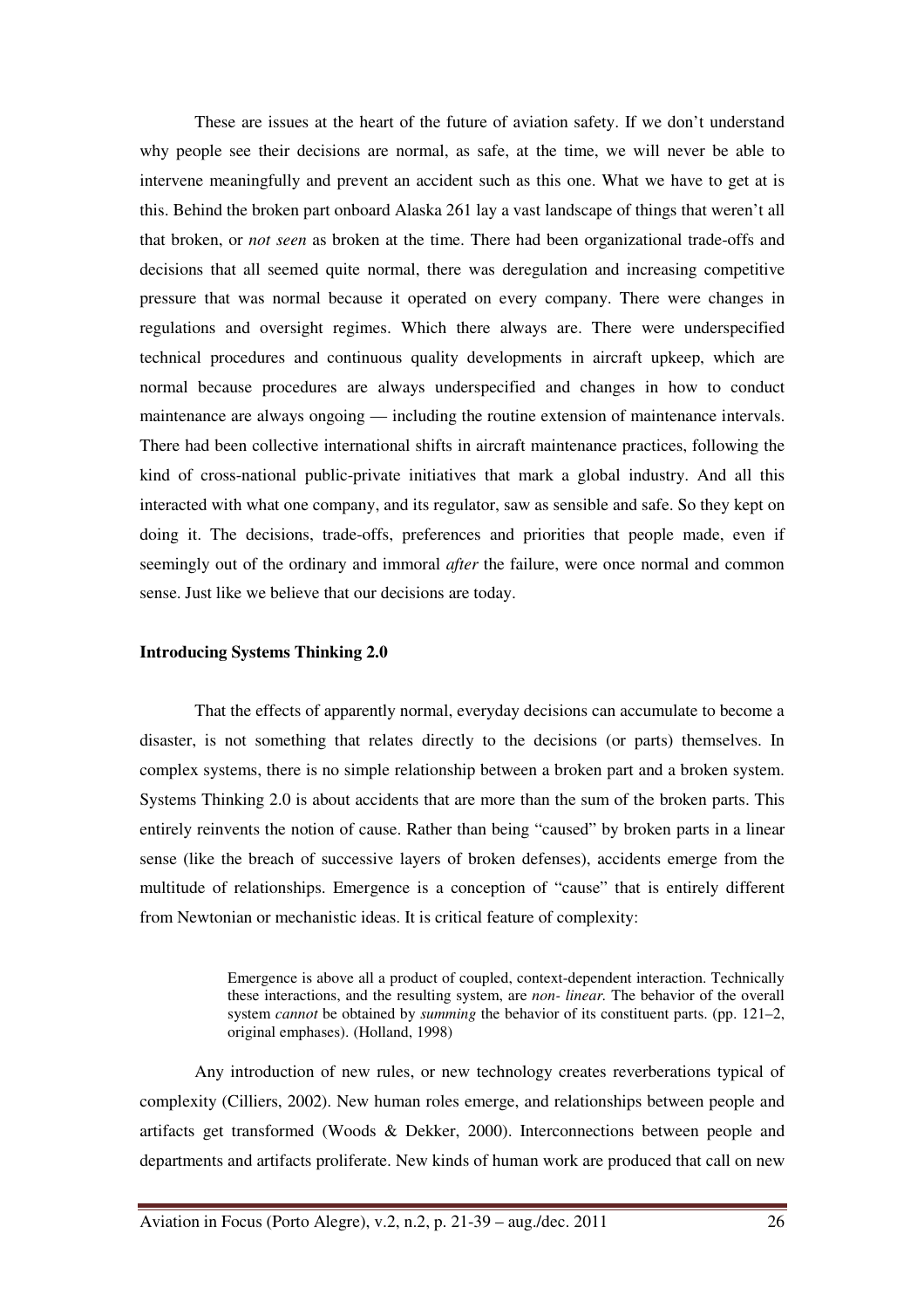sorts of expertise. While complexity theory does not provide the exact tools to solve such complex problems, it can provide rigorous accounts of the challenges that our safety work needs to meet (Cilliers, 2005). As Cilliers puts it (p. 258):

> [...] because complex systems are open systems, we need to understand the system's complete environment before we can understand the system, and, of course, the environment is complex in itself. There is no human way of doing this. The knowledge we have of complex systems is based on the models we make of these systems, but in order to function as models—and not merely as a repetition of the system—they have to reduce the complexity of the system. This means that some aspects of the system are always left out of consideration. The problem is confounded by the fact that that which is left out, interacts with the rest of the system in a non-linear way and we can therefore not predict what the effects of our reduction of the complexity will be, especially not as the system and its environment develops and transforms in time.

Accident investigation has largely been constructed as a technical problem-solving activity, which leaves out deeper social or complex questions about the nature of work and organizations. As Wilkin (2009, p. 4) sums up (and consistent with the mechanistic worldview), such an "approach assumes an atomistic social world composed of variables… that [it] is a closed system of study where the individual parts (variables) can be separated, measured and controlled." Investigations then assume that they can meaningfully work with the units of a closed system that it has identified (Roesler, Feil, Puskeiller, Woods, & Tinapple, 2001; Wilkin, 2009; Woods & Dekker, 2000) but this is inconsistent with complexity. Here are some of the salient features of Systems Thinking 2.0 that need to be taken into account instead:

- Complex systems are open systems open to influences from the environment in which they operate and influencing that environment in return.
- In a complex system, each component is ignorant of the behavior of the system as a whole, and doesn't know the full effects of its actions either. Components respond locally to information presented by them there and then. Complexity arises from the huge, multiplied webs of relationships and interactions that result from these local actions.
- Complexity is a feature of the system, not of components inside of it. The knowledge of each component is limited and local, and there is no component that possesses enough capacity to represent the complexity of the entire system in that component itself.
- Complex systems operate under conditions far from equilibrium. Inputs need to be made the whole time by its components in order to keep it functioning. Without that constant flow of actions, of inputs, it cannot survive in a changing environment.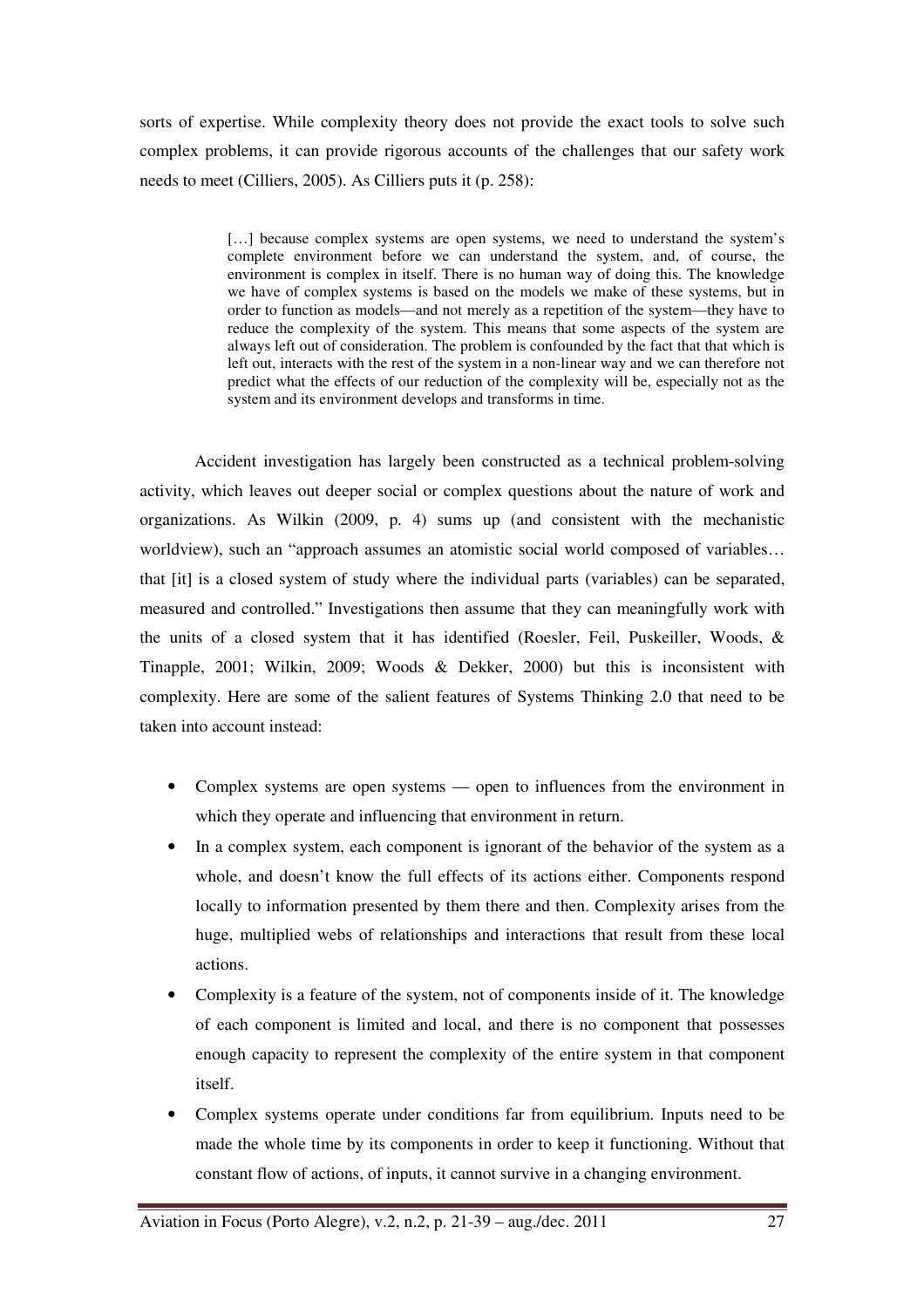- Complex systems have a history, a path-dependence. Their past is co-responsible for their present behavior, and descriptions of complexity have to take history into account.
- Interactions in complex systems are non-linear. That means that there is an asymmetry between for example input and output, and that small events can produce large results, in part because of the existence of feedback loops.

What do these features mean for our analysis of an accident like Alaska 261? The remainder of the paper is dedicated to a revisionist account along the lines of Systems Thinking 2.0. It covers the consequences of path-dependence, open systems, the asymmetry between small inputs and large effects, and the unpredictability of efforts to control or regulate complexity.

# **History matters: Path-dependence**

When it first launched the aircraft in the mid-1960s, Douglas recommended that operators lubricate the trim jackscrew assembly every 300 to 350 flight hours. For typical commercial usage, that could mean grounding the airplane for such maintenance every few weeks. Immediately, the sociotechnical, organizational systems surrounding the operation of the technology began to adapt. Through a variety of changes and developments in maintenance guidance for the DC-9/MD-80 series aircraft, the lubrication interval was extended. These extensions were hardly the product of manufacturer recommendations alone, if at all. A much more complex and constantly evolving web of committees with representatives from regulators, manufacturers, subcontractors, and operators was at the heart of a fragmented, discontinuous development of maintenance standards, documents, and specifications. Rationality for maintenance-interval decisions was produced relatively locally, relying on incomplete, emerging information about what proved to be, for all its deceiving simplicity, unruly technology. Each decision was locally rational, making sense for decision makers in their time and place. But these local decisions eventually had an impact on the whole system.

Starting from a lubrication interval of 300 hours, the interval at the time of the Alaska 261 accident had moved up to 2,550 hours, almost an order of magnitude. This distance was not bridged in one leap but incremental: step by step, decision by decision that weaved through the aviation system from different angles and directions, alternating cross-industry initiatives with airline-driven ones, but all interacting to push the system into one direction: longer intervals.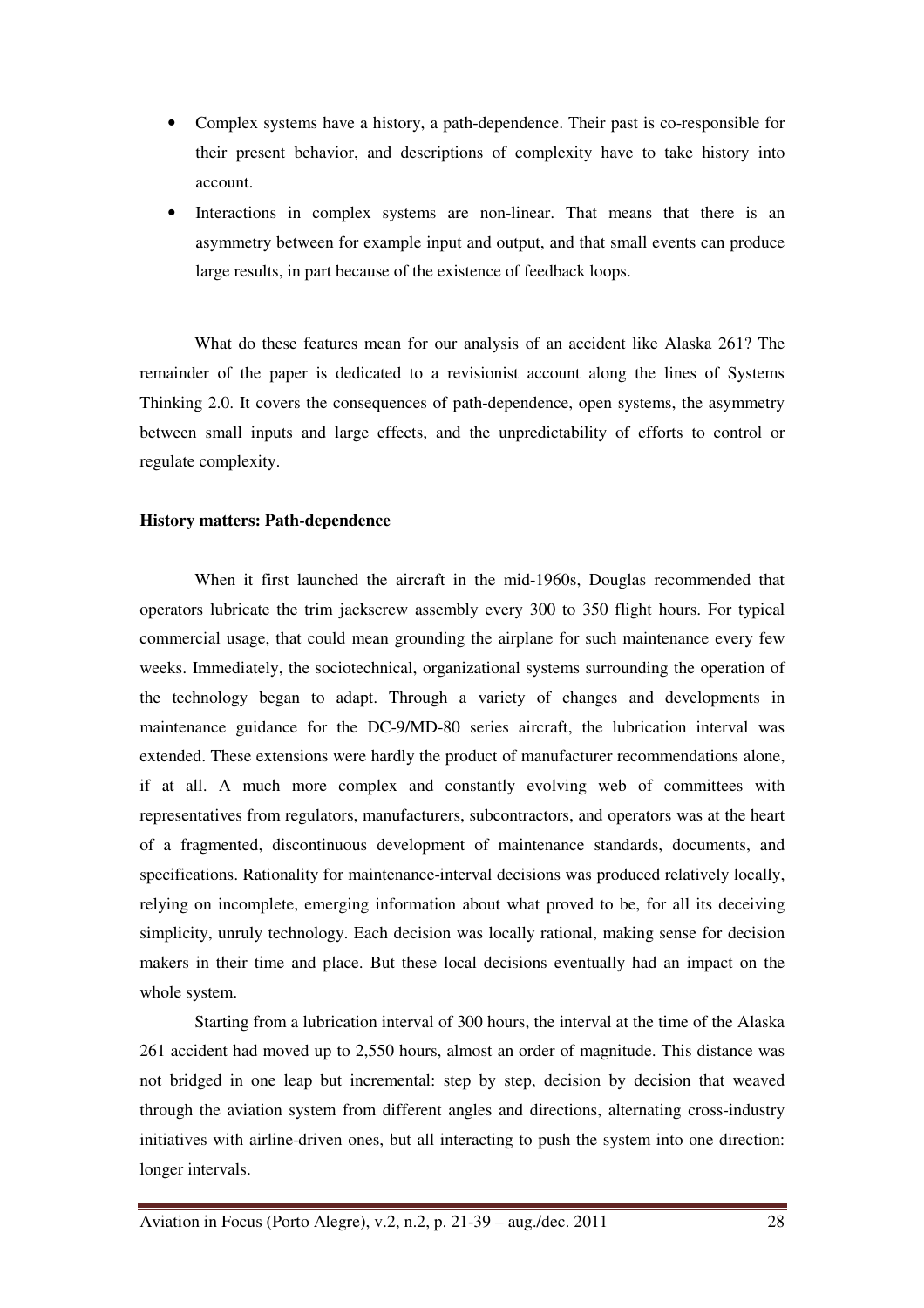In 1985, as an accompaniment of deregulation in the airline industry, jackscrew lubrication was to be accomplished every 700 hours, at every other so-called maintenance B check (which occurs every 350 flight hours). In 1987, the B-check interval itself was increased to 500 flight hours for the entire industry, pushing lubrication intervals to 1,000 hours. In 1988, B checks were eliminated altogether, and tasks to be accomplished were redistributed over A and C checks. The jackscrew assembly lubrication was to be done each eighth 125-hour A check: still every 1,000 flight hours. But in 1991, A-check intervals were extended across the entire industry to 150 flight hours, leaving a lubrication every 1200 hours. Three years later, the A-check interval was extended again, this time to 200 hours. Lubrication would now happen every 1,600 flight hours. In 1996, Alaska airlines removed the jackscrew-assembly lubrication task from the A check and moved instead to a so-called task card that specified lubrication every 8 months. There was no longer an accompanying flighthour limit. For Alaska Airlines, eight months translated to about 2,550 flight hours.

The jackscrew recovered from the ocean floor, however, revealed no evidence that there had been adequate lubrication at the previous interval at all. It might have been more than 5,000 hours since it had last received a coat of fresh grease. Through this drift, the effect of small things could suddenly explode into something huge. Miss one lubrication if you service the part every 350 hours, and you have no worries. Miss one when you lubricate every 2,550 hours, and you could get in deep trouble. This is where small changes can lead to big events. And where the way the system is organized (e.g. around set lubrication intervals rather than continuous checks and lubrication-as-necessary) can make it highly dependent on such small changes.

### **Open systems**

No organization is a closed system or operates in one. Instead, organizations operate and must try to survive in an environment that has real constraints (Rasmussen, 1997). Before the mid-1970s, the airline industry in most countries was essentially cartelized. Regulators assigned routes to airlines, and controlled the prices on these routes, resulting in strict limits on competition. Deregulation from the late 1970's onward changed all that. Market forces could now determine who could enter the industry, who could fly which routes and for what prices. Interestingly, deregulation became an asynchronous process in most countries: even though airlines were now allowed to compete under market forces, the infrastructure that they used remained in the hands of governments for a long time (airports, airways and the air traffic control system to run it), and even transnational arrangements often constrained heavily who could fly from which country to which. In the wake of deregulation, however,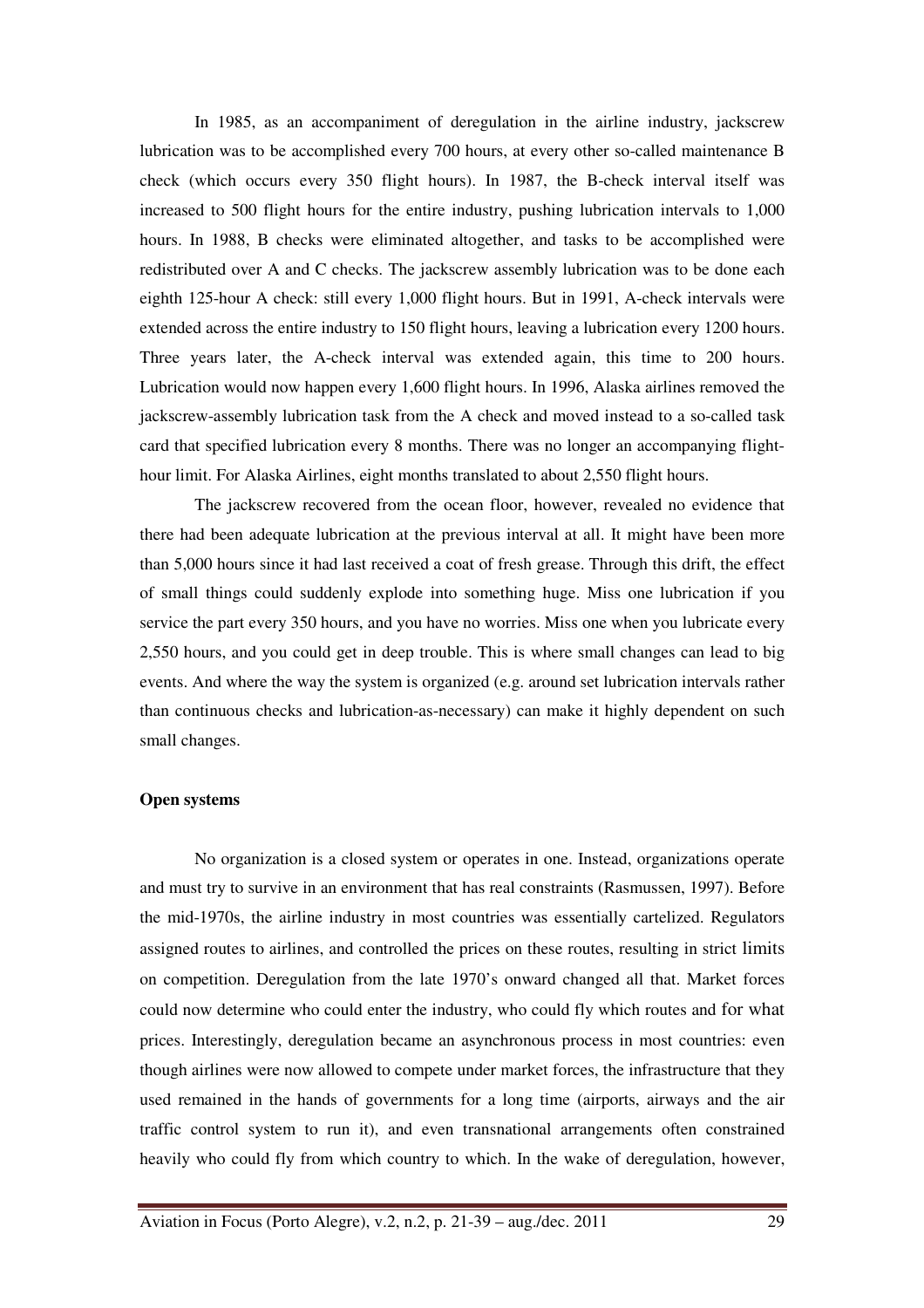the airline industry expanded its employment by 32 percent, and passenger travel increased by 55 percent. The real cost of travel dropped by about 17 percent in the first decade after deregulation alone, and dropped even further in the ensuing decades (Poole & Butler, 1999).

Deregulation cannot in itself be construed as a safety threat, of course. Heavily regulated industries do not necessarily have a better safety record (if anything, it may encourage collusion between regulator and industry, particularly if part of the regulator's role is to encourage business development), and the period after deregulation actually saw a steady increase in airline safety (Poole & Butler, 1999). But changing the rules of the game does change what goes on inside of a complex system. Complexity theory predicts that changing the number of agents will change the dynamics of any complex system; it will affect the speed at which feedback about agents' actions travels and the patterns along which it reverberates. It might even change the way in which success is defined and assured.

With respect to the Alaska 261 accident, for example, a new regulatory inspection program, called the Air Transportation Oversight System (ATOS), was put into use in 1998 (two years prior to the accident). It drastically reduced the amount of time inspectors had for actual surveillance activities. A 1999 memo by a regulator field-office supervisor in Seattle suggested how this squeezed their oversight work into a corner where the safety and workload boundaries met:

> We are not able to properly meet the workload demands. Alaska Airlines has expressed continued concern over our inability to serve it in a timely manner. Some program approvals have been delayed or accomplished in a rushed manner at the "eleventh hour", and we anticipate this problem will intensify with time. Also, many enforcement investigations … have been delayed as a result of resource shortages. [If the regulator] continues to operate with the existing limited number of airworthiness inspectors … diminished surveillance is imminent and the risk of incidents or accidents at Alaska Airlines is heightened (NTSB, 2002).

Adapting to resource pressure, approvals were delayed or rushed, surveillance was reduced. Yet doing business under pressures of resource scarcity is normal: Scarcity and competition are part and parcel even of doing inspection work. Few regulators anywhere will ever claim that they have adequate time and personnel resources to carry out their mandates. Yet the fact that resource pressure is normal does not mean that it has no consequences. The pressure finds a way out. Supervisors write memos, for example. Battles over resources are fought. Trade-offs are made. The pressure expresses itself in the common organizational, political wrangles over resources and primacy, in managerial preferences for certain activities and investments over others, and in almost all engineering and operational trade-offs between strength and cost, between efficiency and diligence (Hollnagel, 2009). In fact, working successfully under pressures and resource constraints is a source of professional pride. Being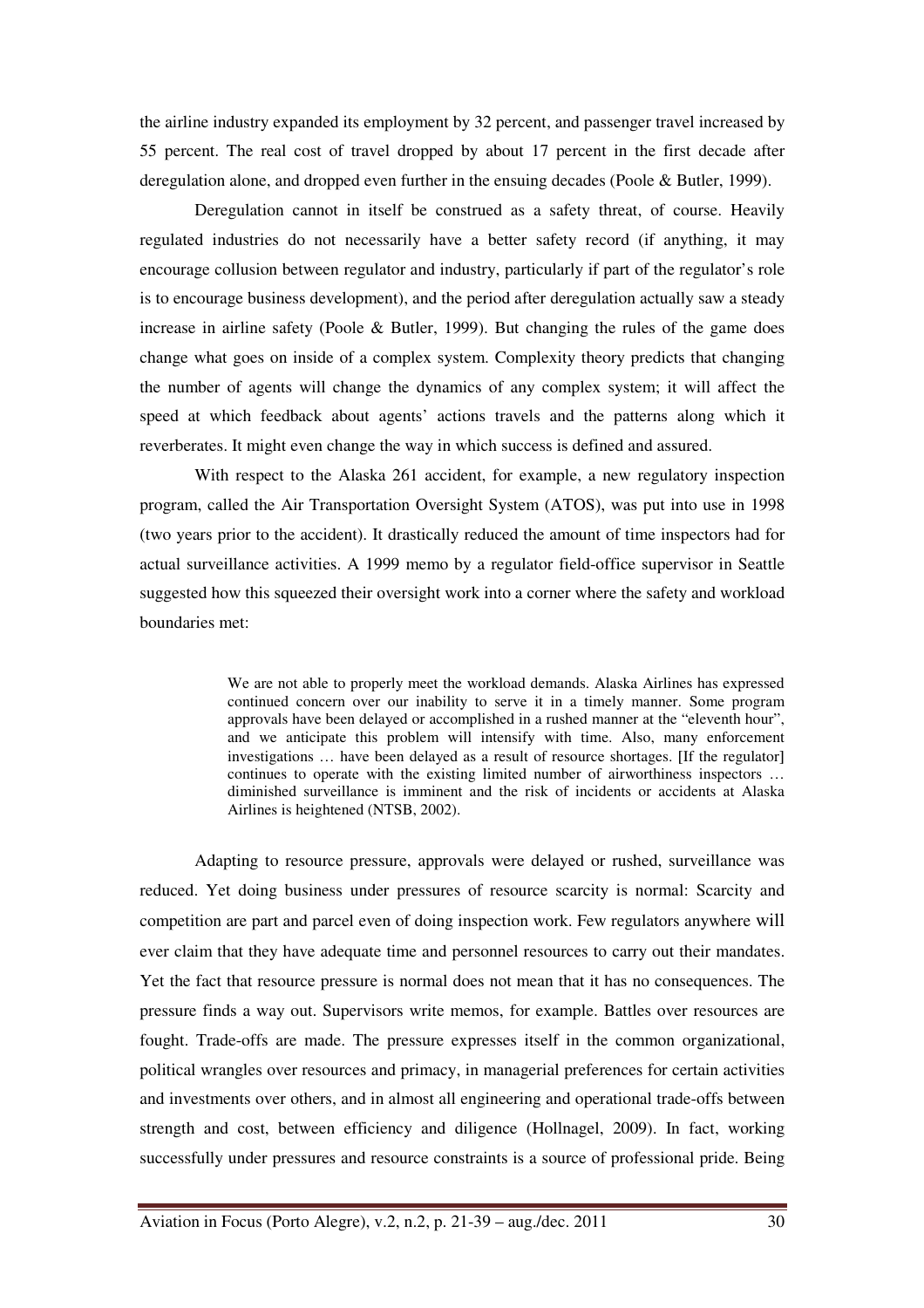able to create a program that allows better inspections with fewer inspectors may win a civil servant a promotion, while the negative side effects of the program are felt in some far-away field office.

# **Feedback imbalances: Learning the wrong thing**

In making these trade-offs, however, there is a feedback imbalance. Information on whether a decision is cost-effective or efficient can be relatively easy to get. An early arrival time is measurable and has immediate, tangible benefits. How much is or was borrowed from safety in order to achieve that goal, however, is much more difficult to quantify and compare. If it was followed by a safe landing, apparently it must have been a safe decision. Extending a lubrication interval similarly saves immediately measurable time and money, while borrowing from the future of an apparently problem-free jackscrew assembly. Remember, the manufacturer knew of no reported fatigue problems or failures in 95 million flight hours accumulated by 2,300 airplanes.

Evidence from a feedback imbalance suggests strongly that the system can operate equally safely, yet more efficiently. From the outside, such fine-tuning constitutes incremental experimentation in uncontrolled settings (Starbuck & Milliken, 1988; Weingart, 1991; Wynne, 1988). On the inside, incremental nonconformity is an adaptive response to scarce resources and production goals. This means that departures from the norm become the norm. Seen from the inside of people's own work, deviations become compliant behavior. They are compliant with the emerging, local ways to accommodate multiple goals important to the organization (maximizing capacity utilization but doing so safely; meeting technical or clinical requirements, but also deadlines).

The brewing of an accident, however, hides somewhere in the conflicts that get sorted out in these trade-offs (Pidgeon & O'Leary, 2000; Rasmussen, 1997; Vaughan, 1999). This tension can lead to a slow, steady disengagement of practice from earlier established norms or design constraints (Leveson, 2011), and a redefinition of what is "normal" or "safe" or "acceptable" (Vaughan, 1996).

#### **Small change in initial conditions, large effects**

In complexity and systems thinking, the link between small changes in initial conditions and eventual large effects, is called a sensitive dependency on initial conditions (or butterfly effect). The original DC-9 was certified in 1965 under Civil Aeronautics Regulations (CAR) 4b from three years prior (1962). The MD-80 was certified in 1980. More recent models of the DC-9, MD-80, MD-90, and Boeing 717 were certified under 14 CFR Part 25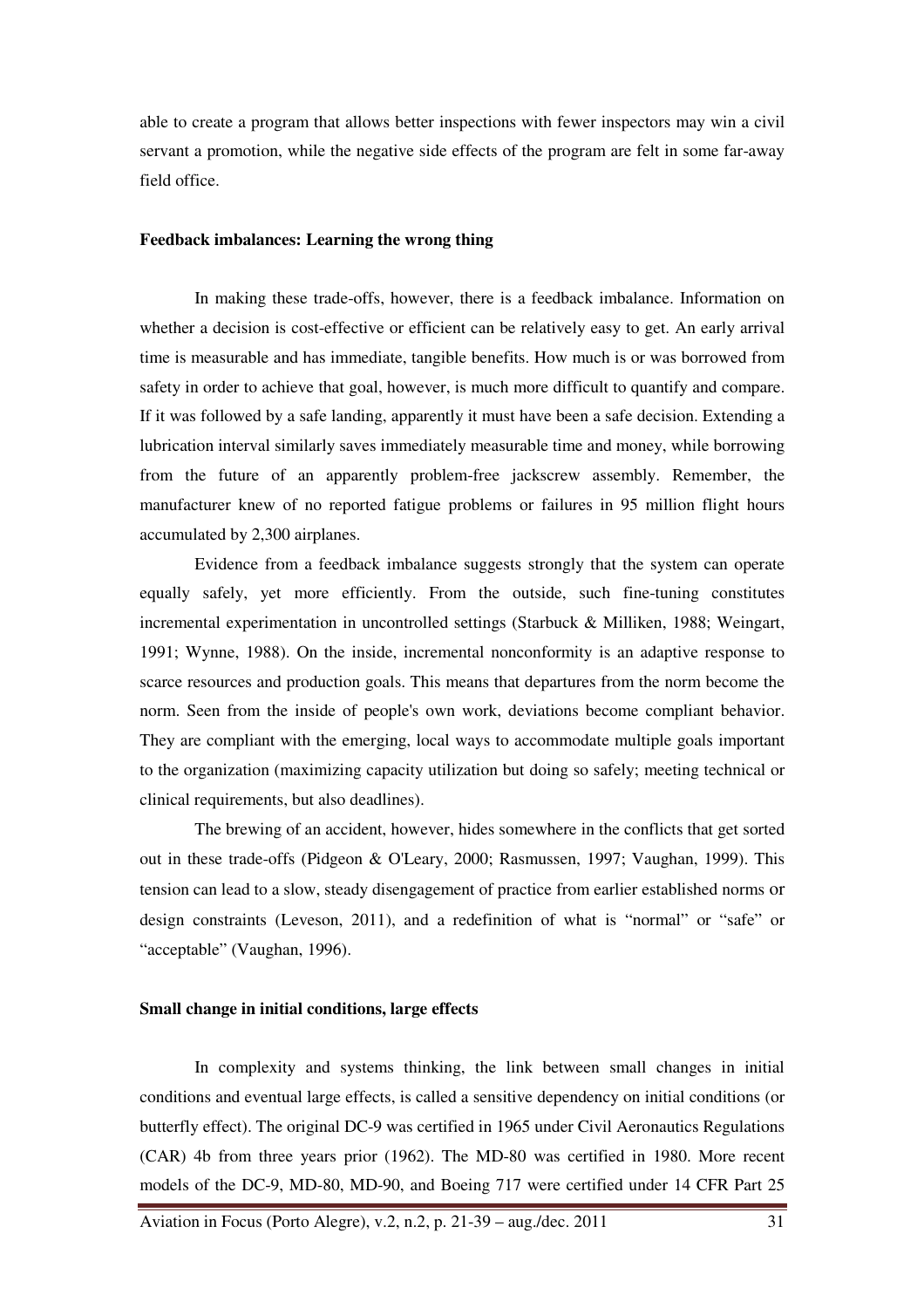and applicable amendments. However, systems that were similar to or that did not change significantly from the earlier DC-9 models, such as the longitudinal trim control system, were not required to be recertified. CAR 4b remained the certification basis for those parts of the MD-80, MD-90, and 717. This meant that even the most modern of the lineage, the Boeing 717, today has parts in it that are certified in 1965 under rules from 1962, and never needed to be re-certified. Just a time check: these rules were laid down a year before Kennedy was assassinated. When the first DC-9 was certified, we still had four years to go before landing on the moon. These were slide rule times. The effects of, and sensitive dependency upon, such initial conditions are with us in many airplanes flying around today.

Understanding how a system may sensitively depend on initial conditions is something that certification processes are supposed to be able to do. But certification does not typically take lifetime wear of parts into account when judging (in this case) an aircraft airworthy, even if such wear will render an aircraft, like Alaska 261, quite unworthy of flying. Systemic adaptation or wear is not a criterion in certification decisions, nor is there a requirement to put in place an organization to prevent or cover for anticipated wear rates or pragmatic adaptation, or fine-tuning.

As a certification engineer from the regulator testified, "Wear is not considered as a mode of failure for either a system safety analysis or for structural considerations" (NTSB, 2002, p. 24). Because how do you take wear into account? How can you even predict with any accuracy how much wear will occur? McDonnell-Douglas surely had it wrong when it anticipated wear rates on the trim jackscrew assembly of its DC-9. Originally, the assembly was designed for a service life of 30,000 flight hours without any periodic inspections for wear. But within a year, excessive wear had been discovered nonetheless, prompting a reconsideration.

The problem of certifying a system as safe can become even more complicated if the system to be certified is sociotechnical and thereby even less calculable. What does wear mean when the system is sociotechnical rather than consisting of pieces of hardware? In both cases, safety certification should be a lifetime effort, not a still assessment of decomposed system status at the dawn of a nascent technology. Safety certification should be sensitive to the co-evolution of technology and its use, its adaptation. Using the growing knowledge base on technology and organizational failure, safety certification could aim for a better understanding of the ecology in which technology is released — the pressures, resource constraints, uncertainties, emerging uses, fine-tuning, and indeed lifetime wear.

The jackscrew in the DC-9 trim assembly had been classified as a "structure" in the 1960s, leading to different certification requirements from when it would have been seen as a system. The same piece of hardware, in other words, could be looked at as two entirely different things: a system, or a structure. In being judged a structure, it did not have to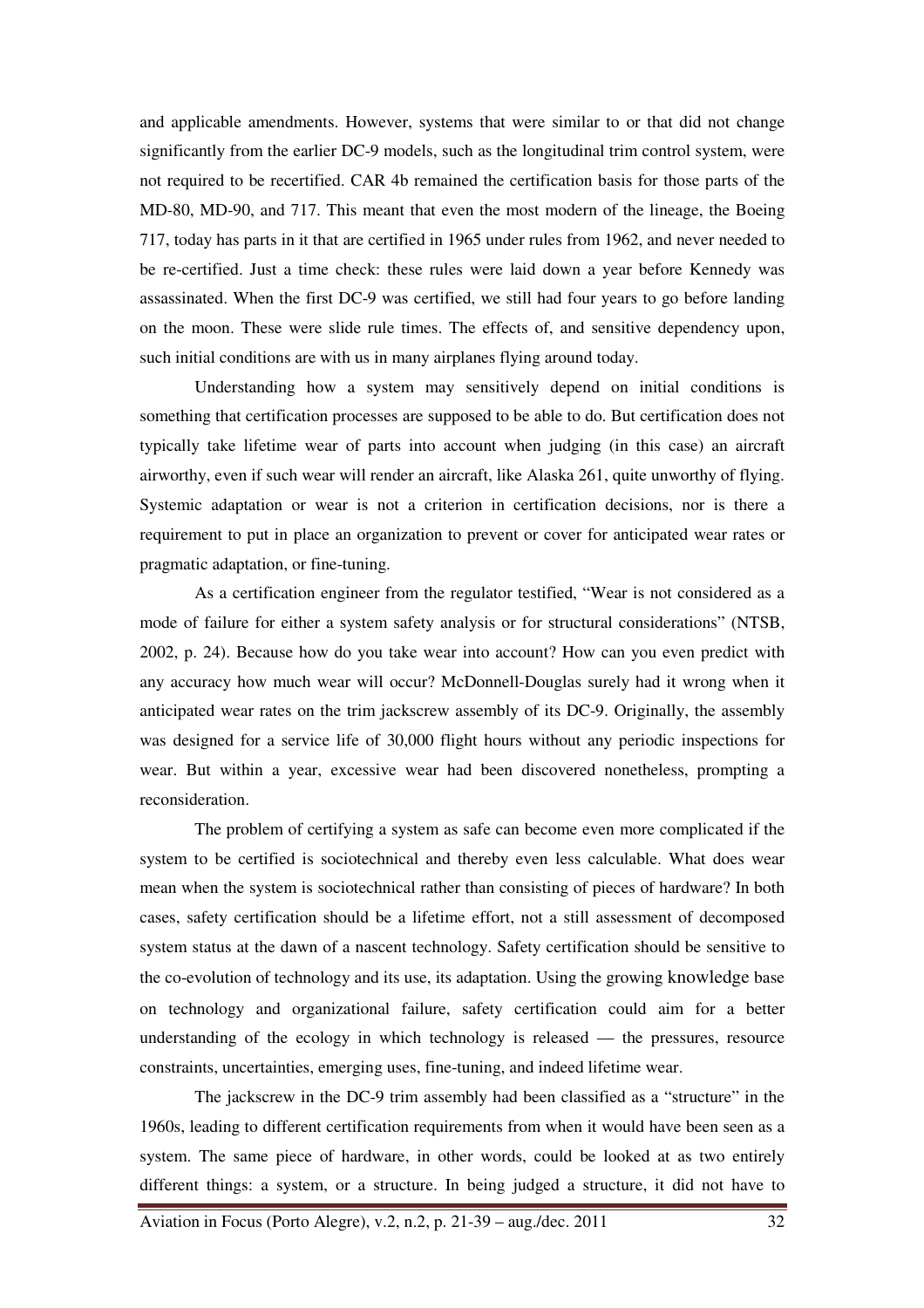undergo the required system safety analysis (which may, in the end, still not have picked up on the problem of wear and the risks it implied). The distinction, however, shows that airworthiness is not a rational product of engineering calculation. Certification can have much more to do with localized engineering judgments, with argument and persuasion, with discourse and renaming, with the translation of numbers into opinion, and opinion into numbers — all of it based on uncertain knowledge.

### **Complexity and the limits of measuring, regulating, controlling**

As a result, airworthiness is an artificially binary black-or-white verdict (a jet is either airworthy or it is not) that gets imposed on a very grey, vague, uncertain world — a world where the effects of releasing a new technology into actual operational life are surprisingly unpredictable and incalculable. The term "unruly technology" was introduced by Brian Wynne in 1988 to capture the gap between our image of tidiness and control over technology through design, certification, regulation, procedures, maintenance, on the one hand, and the messy, not-so-governable interior of that technology as it behaves when released into a field of practice. Technology and safety is about how things behave in context, not on the drawing board. Universal proclamations or assurances about reliability figures are mute when ideas or designs are put into working solutions in this or that situation. A crucial skill involves finding a practical balance between universality of safety assumptions and their contextualization (Wynne, 1988).

This is a balance (and a possible gap) that not only operates between those on the outside (the public, or consumers of the technology) and insiders (engineers, managers, regulators), but applies even to insiders themselves: to practitioners very close to the technology. If the operational system is not itself following the rules by which it was predicted or supposed to operate, insiders can also reconcile such data with their beliefs not by changing beliefs, but by looking differently at the data. This works particularly when (1) it is a relatively common problem, among a mass of other relatively common problems, (2) there are routine operational ways of compensating for it (providing more redundancy), and (3) alternative approaches would severely disrupt the economic or operational viability of the system (Wynne, 1988). The stretching of maintenance intervals, even against the background of a technology that behaves differently in practice than what was predicted, is a relatively common issue. Through these processes, insiders can keep their beliefs intact, they can retain their image of tidiness and controllability. But the technology may remain unruly, no matter what.

With as much lubrication of the jackscrew assembly as it originally recommended, Douglas thought it had no reason to worry about thread wear. So before 1967, the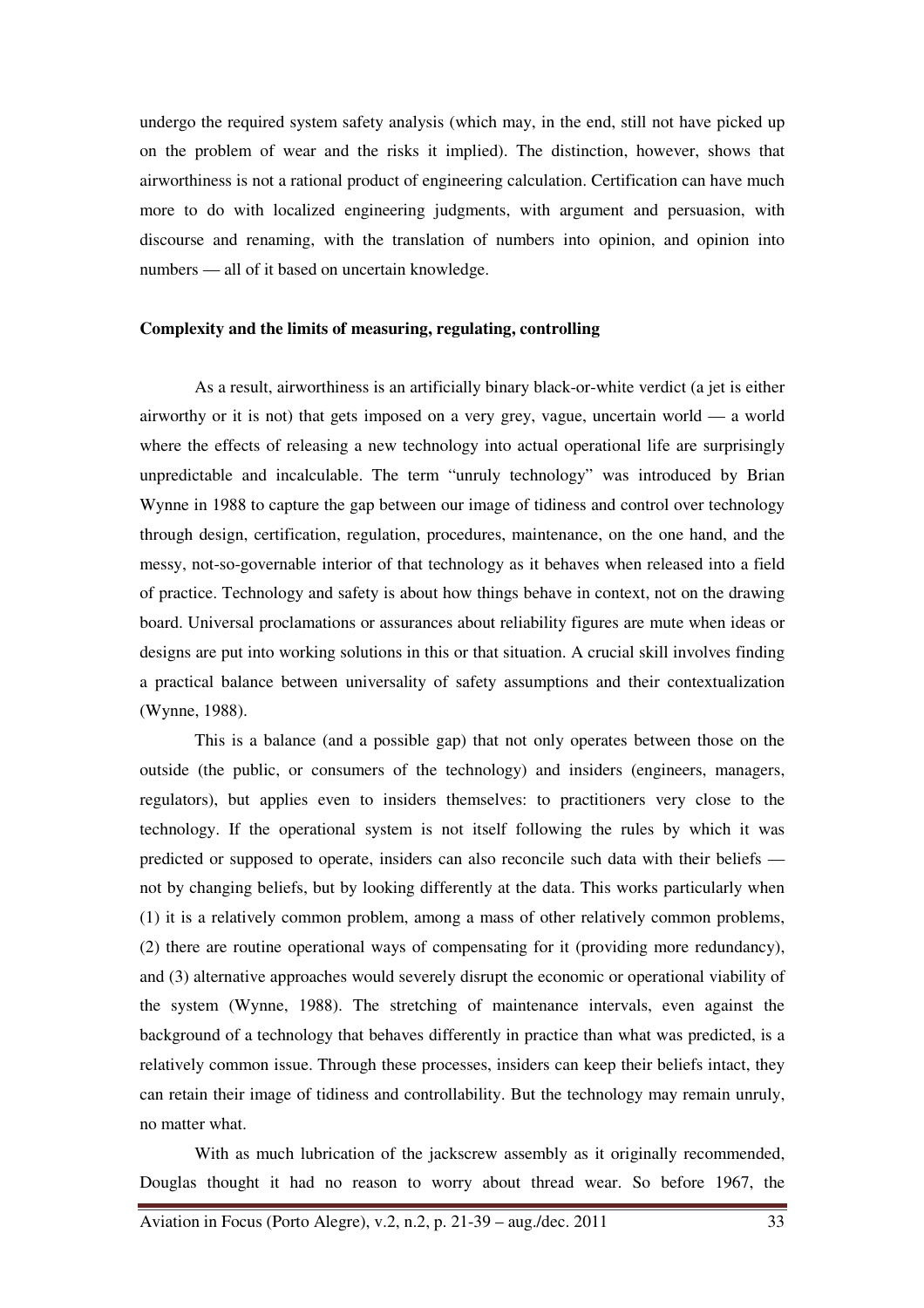manufacturer provided or recommended no check of the wear of the jackscrew assembly. The trim system was supposed to accumulate 30,000 flight hours before it would need replacement. But operational experience revealed a different picture. After only a year of DC-9 flying, Douglas received reports of thread wear significantly in excess of what had been predicted. The technology, in other words, refused to play by the manufacturer's rules. In response, the manufacturer recommended that operators perform a so-called end-play check on the jackscrew assembly at every maintenance C check, or every 3,600 flight hours. The end-play check uses a restraining fixture that puts pressure on the jackscrew assembly, simulating the aerodynamic load during normal flight. The amount of play between nut and screw, gauged in thousandths of an inch, can then be read off an instrument. The play is a direct measure of the amount of thread wear.

From 1985 onward, coinciding with the deregulation of the airline industry, end-play checks at Alaska Airlines became subject to the same kind of drift as the lubrication intervals. In 1985, end-play checks were scheduled every other C check, as the required C checks consistently came in around 2,500 hours, which was rather ahead of the recommended 3,600 flight hours. This would unnecessarily ground the aircraft for maintenance that was not officially due yet. By scheduling an end-play test every other C check, though, the interval was extended to 5,000 hours. By 1988, C-check intervals themselves were extended to 13 months, with no accompanying flight-hour limit. End-play checks were now performed every 26 months, or about every 6,400 flight hours. In 1996, C-check intervals were extended once again, this time to 15 months. This stretched the flight hours between end-play tests to about 9,550.

The last end-play check of the accident airplane was conducted at the airline maintenance facility in Oakland, California in 1997. At that time, play between nut and screw was found to be exactly at the allowable limit of .040 inches. This introduced considerable uncertainty. With play at the allowable limit, what to do? The rules were not clear. The socalled AOL 9-48A said that "jackscrew assemblies could remain in service as long as the endplay measurement remained within the tolerances (between 0.003 and 0.040 inch)" (NTSB, 2002). It was still 0.040 inches, so the aircraft could technically remain in service. Or could it? How quickly would the thread wear from there on? Six days, several shift changes and another, more favorable end-play check later, the airplane was released. No parts were replaced: They were not even in stock in Oakland. The airplane "departed 0300 local time. So far so good," the graveyard shift turnover plan noted (NTSB, 2002).

Three years later, the trim system snapped and the aircraft disappeared into the ocean not far away. Each extension of the interval made local sense, and was only an increment away from the previously established norm. No rules were violated, no laws broken. Even the regulator concurred with the changes in end-play check intervals. These were normal people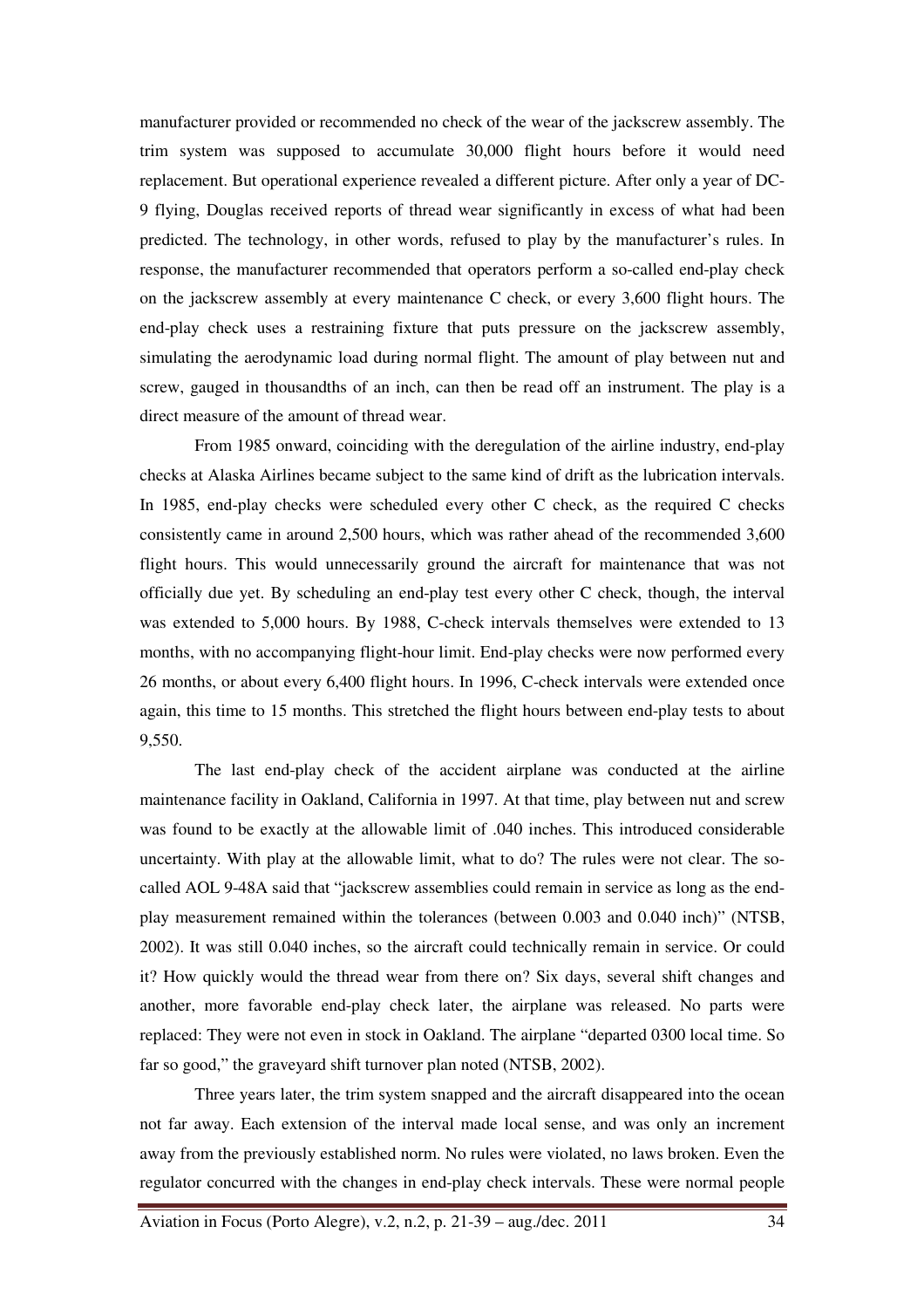doing normal work around seemingly normal, simple, stable technology. Even the manufacturer had expressed no interest in seeing these numbers or the slow, steady degeneration they may have revealed. If there was drift, in other words, no institutional or organizational memory would know it. But isn't that exactly what we build protective structures for? Regulators, maintenance programs, accountable managers, nominated postholders?

### **Failure brews where it is prevented**

The paradox of complex, safety-critical systems, is that the potential for accidents brews non-randomly, opportunistically, in precisely the structures and processes of governance and organization that are supposed to prevent the accident (Pidgeon & O'Leary, 2000). As the whole story of MSG's and regulators and maintenance organizations and airlines shows, there is a large web of innumerable relationships in which the operation of risky technology is suspended — a web, moreover, that has no clear boundaries, no obvious end or beginning. This structure, which is designed (and evolved) to keep a technology safe, can make the functioning and malfunctioning of that technology more opaque (Clarke  $\&$ Perrow, 1996). The meaning of signals about the technology (e.g. that it is not behaving according to original manufacturer specifications, or that people are not abiding by the latest procedure) get constructed, negotiated, and transacted through the web of relationships that is strung throughout this structure. The weak signals that are left over trigger only weak organizational responses, if any at all (Weick  $\&$  Sutcliffe, 2001). The protective structure itself contributes to the construction and treatment of weak signals in ways that are inadvertent, unforeseen, and hard to detect.

The organized social complexity surrounding the technological operation, all the maintenance committees, working groups, regulatory interventions, approvals, and manufacturer inputs, that all intended to protect the system from breakdown, could actually help set its course to, and over, the edge of the envelope. Take the lengthy, multiple processes by which maintenance guidance was produced for the DC-9 and later the MD-80 series aircraft. Alaska 261 illustrates the large gap between the production of a system and its operation. Inklings of that gap appeared in observations of jackscrew wear that was higher than what the manufacturer expected. Not long after the certification of the DC-9, people began work to try to bridge the gap. Assembling people from across the industry, a Maintenance Guidance Steering Group (MSG) was set up to develop guidance documentation for maintaining large transport aircraft, particularly the Boeing 747. Using this experience, another MSG developed a new guidance document in 1970, called MSG-2, which was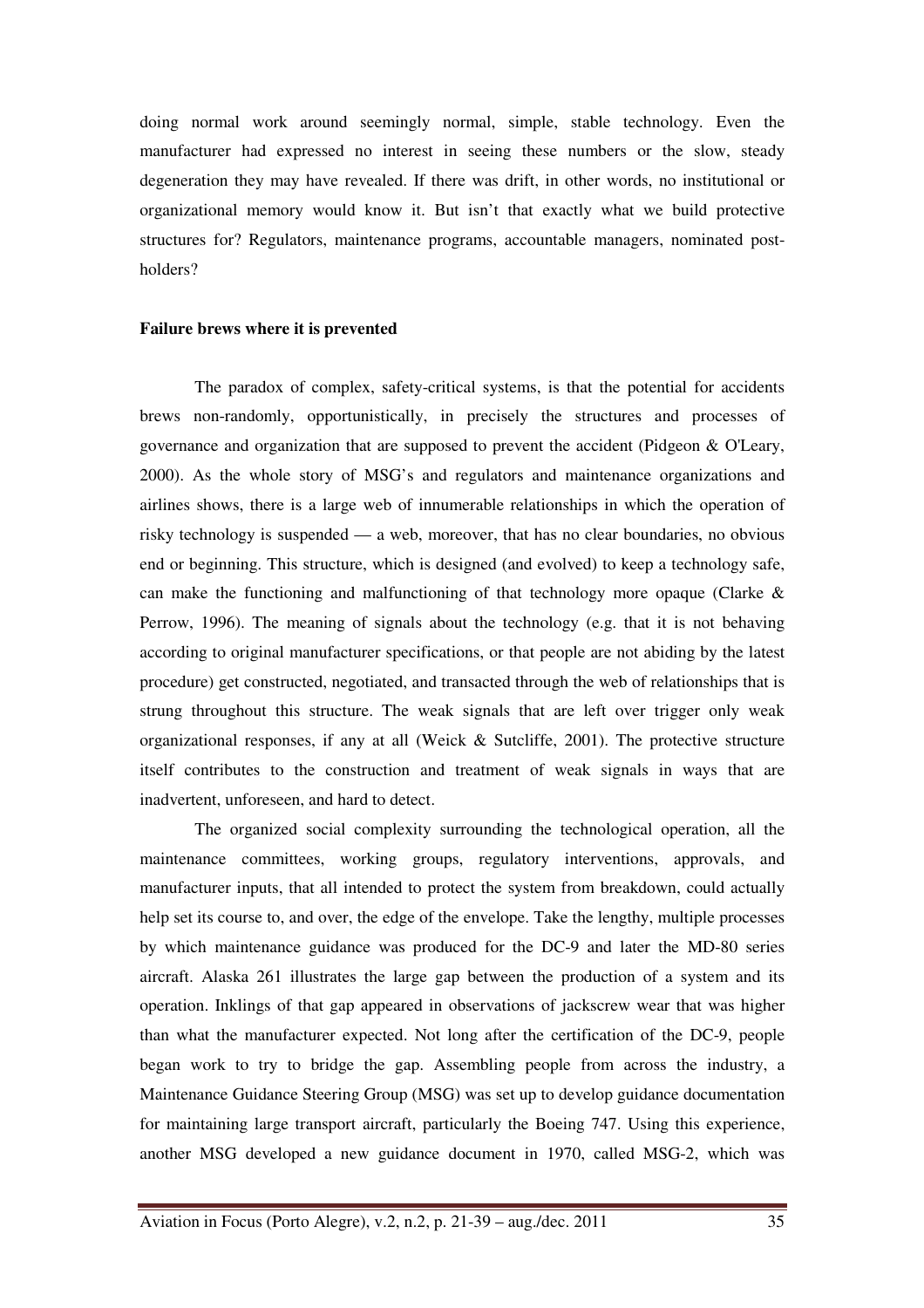intended to present a means for developing a maintenance program acceptable to the regulator, the operator, and the manufacturer.

The many discussions, negotiations, and inter-organizational collaborations underlying the development of an "acceptable maintenance program" showed that how to maintain a once-certified piece of complex technology was not at all a solved problem. In fact, it was very much an emerging understanding, open to constant revision and negotiation. Technology that appeared simple and certain on the drawing board, proved more unruly. It was not before it hit the field of practice that deficiencies became apparent — if one knew where to look.

In 1980, through combined efforts of the regulator, trade and industry groups and manufacturers of both aircraft and engines in the US as well as Europe, a third guidance document was produced, called MSG-3. This document had to deconfound earlier confusions, for example, between "hard-time" maintenance, "on-condition" maintenance, "conditionmonitoring" maintenance, and "overhaul" maintenance. Revisions to MSG-3 were issued in 1988 and 1993. The MSG guidance documents and their revisions were accepted by the regulators, and used by so-called Maintenance Review Boards (MRB) that convene to develop guidance for specific aircraft models.

A Maintenance Review Board, or MRB, does not write guidance itself, however; this is done by industry steering committees, often headed by a regulator. These committees in turn direct various working groups. Through all of this, so-called on-aircraft maintenance planning (OAMP) documents get produced, as well as generic task cards that outline specific maintenance jobs. Both the lubrication interval and the end-play check for MD-80 trim jackscrews were the constantly changing products of these evolving webs of relationships between manufacturers, regulators, trade groups, and operators, who were operating off of continuously renewed operational experience, and a perpetually incomplete knowledge base about the still uncertain technology (remember, end-play test results were not recorded or tracked).

The introduction of a new piece of technology is followed by negotiation, by discovery, by the creation of new relationships and rationalities. "Technical systems turn into models for themselves," said Weingart, "the observation of their functioning, and especially their malfunctioning, on a real scale is required as a basis for further technical development" (Weingart, 1991, p.8-9). Rules and standards do not exist as unequivocal, aboriginal markers against a tide of incoming operational data (and if they do, they are quickly proven useless or out of date). Rather, rules and standards are the constantly updated products of the processes of conciliation, of give and take, of the detection and rationalization of new data. As Wynne said: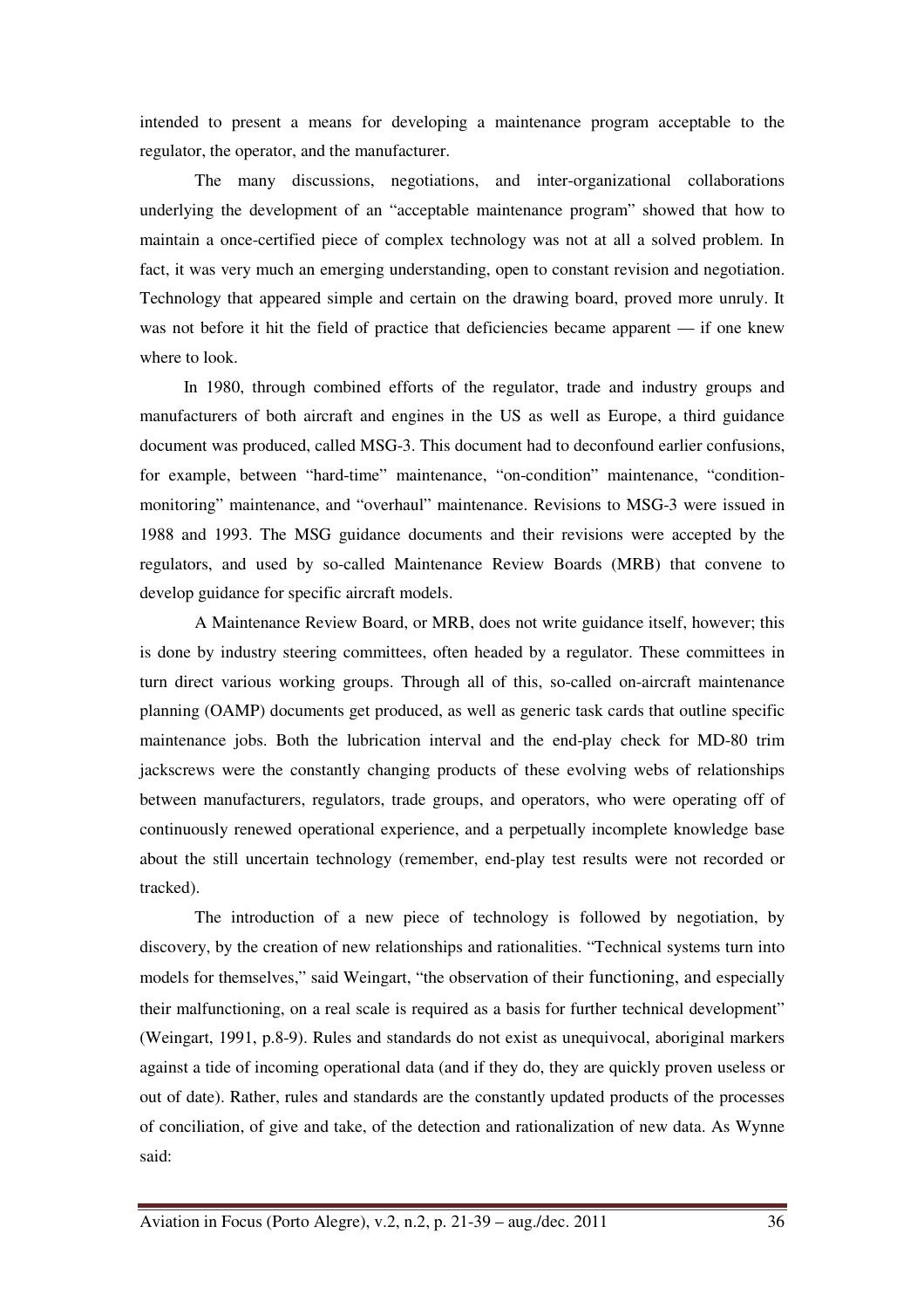Beneath a public image of rule-following behavior and the associated belief that accidents are due to deviation from those clear rules, experts are operating with far greater levels of ambiguity, needing to make expert judgments in less than clearly structured situations. The key point is that their judgments are not normally of a kind how do we design, operate and maintain the system according to 'the' rules? Practices do not follow rules, rather, rules follow evolving practices (Wynne, 1988, p. 153).

Nor is there a one-way and unproblematic relationship between the original rules or requirements and subsequent operational data. Even if the data, in one reading, may prove the original requirements or rules wrong, this doesn't mean that complex systems, under the various normal pressures of operating economically, reject the requirements and rules and come up with new ones. Instead, the meaning of the data can get renegotiated. People may want to wait for more data. The data can be denied. Or the data can be said to belong to a category that has nothing to do with safety but rather with normal operational variance (CAIB, 2003; Vaughan, 1996).

# **Conclusion**

The very nature of complexity makes any project to prevent future accidents quite daunting. Whereas Systems Thinking 1.0 has a clear agenda for action in investigation and prevention (find the holes, fix the broken parts), Systems Thinking 2.0 has much less clarity to offer. As Pidgeon and O'Leary point out:

[...] we can ask whether our analyses and theories of past accidents and disasters tell us anything useful at all for designing institutions with better future performance, or whether we are merely left with the observation that complex organizations, faced with turbulent environments, will repeatedly fail us in unpredictable ways (and that the only practical advice to risk managers is to stay fully alert to this possibility)? (Pidgeon & O'Leary, 2000)

Complexity happens even if we don't want it to happen. Yet speaking the language of complexity can help us find leverage points. In a complex system, an action controls almost nothing. But it influences almost everything (Page, 2008). Most managers, just like investigators, have operated with a machine model of the world, thinking they can control things, or (in case of investigators) that some people at some point in time could or should have controlled everything. This model is predicated on linear thinking, on symmetry between causes and effects, on predictability. And it is predicated on control.

The commitment that is called for in Systems Thinking 2.0 is to see safety-critical organizations as complex adaptive systems. In those, order is not easy to impose through control from above. In complex systems order arises because of (or emerges from) the interaction of lower-order components and their interaction with their environment. It is not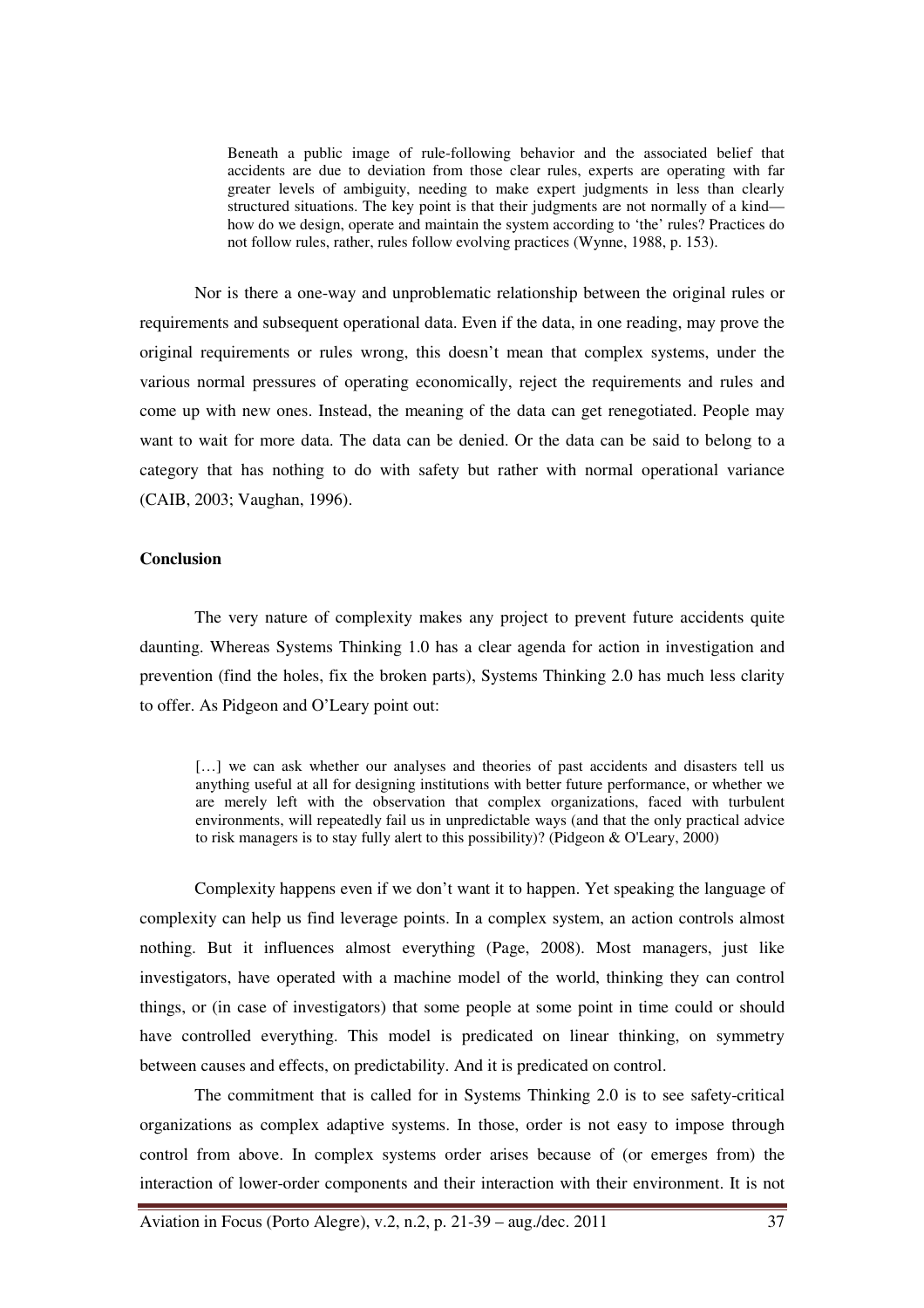easy to predict in detail how emergent order will look, but it is easy to predict that some kind of order will emerge. Managers should always expect surprises, no matter how simple their goal may seem. Decisions may get dampened along the way, but they may also get amplified, reproduced, copied. Through positive feedback loops, decisions may produce more similar decisions, which produces even more similar decisions later and elsewhere. That is the sort of path-dependence that can help produce accidents. In complex systems the effects of local decisions seldom stay local. In a tightly interconnected and interdependent world, decisions have influences way beyond the knowledge or computational capacity of the one who makes them.

Insights from resilience engineering and complexity science all point to the importance of diversity. Resilience in a complex system is the ability to recognize, adapt to and absorb problem disturbances without noticeable or consequential decrements in performance (Hollnagel, 2006). Diversity is a critical ingredient for resilience, because it gives a system the requisite variety that allows it to respond to disturbances. With diversity, a system has a larger number of perspectives to view a problem with and a larger repertoire of possible responses. Diversity means that routine scripts and learned responses do not get over-rehearsed and over-applied, but that an organization has different ways of dealing with situations and a richer store of perspectives and narratives to interpret them with.

Systems that don't exhibit diversity will be driven to pure exploitation of what they already know. Little else will be explored and nothing new will be learned; existing knowledge will be used to drive through decisions. This has been called a take-over by dominant logic, or group think (Janis, 1982). One of the positive feedback loops that starts working with these phenomena is selection. People who adhere to the dominant logic, or who are really good at expressing the priorities and preferences of the organization in how it balances production and risk, will excel and get promoted. This creates, reproduces and legitimates an upper management that believes in the dominant logic, which offers even more incentives for subordinates to adhere to it as well.

There is, of course, need for a balance in the promotion of diversity. Too much diversity can mean that the system will keep on exploring new options and courses of action, and never actually settle on one that exploits what it has already discovered and learned. In time-critical situations, decisions may have to be taken without extensive exploration. Rather, the knowledge that is available right there and then must be exploited even though better alternatives may lie just around the corner in the future.

#### **References**